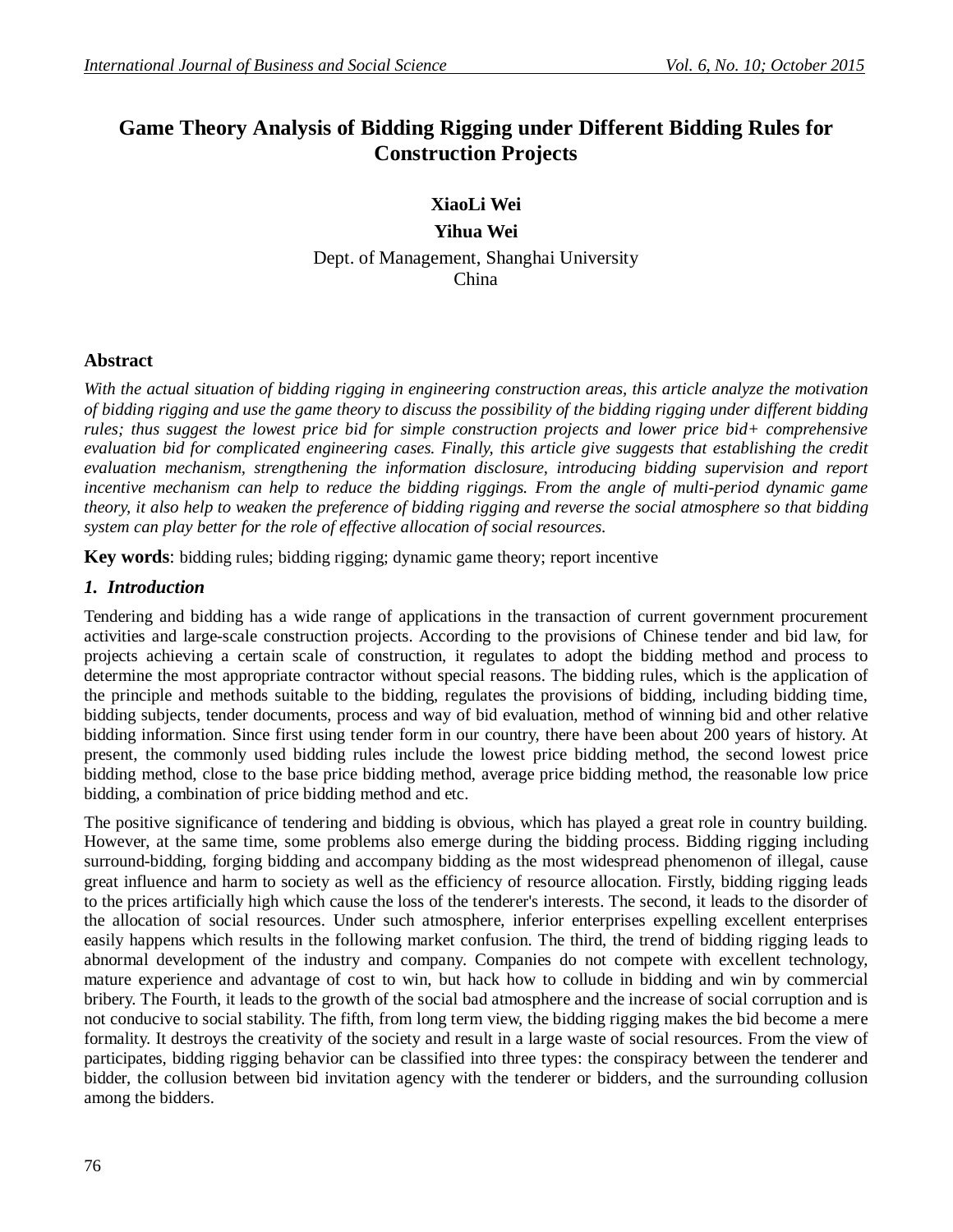And this paper will introduce the game theory to reveal the probability of bidding ringing under different bidding rules; from the point of curbing conspired bidding, get the conclusion that the lowest pricing bidding is applicable to simple engineering projects while the combination negotiation method for the lowest pricing + comprehensive evaluation applicable to complicated projects. Finally, the article put forward the control measures on how to curb the bidding rigging, from the aspects of law, economy and so on.

### *2. Bidding rigging and collusion phenomenon analysis and theoretical motivations*

Bidding rigging and collusion appeared as the immature construction and engineering market developed to a certain stage. Biding rigging is a kind of horizontal collusion which refers to a certain range of bidders run into a conspiracy and form a coalition of interests, by manipulating the bidding, process to the exclusion of other bidders, so as to control the winning bidding price and the bidding results. Bidding collusion generally refers to the vertical collusion. Bidders, tenderers and tendering agents combine together by the interests and achieve the illegal purpose of winning the bid by a particular bidder, normally through the way of revealing bidding information in advance, revealing the bid, manipulating the quoting price, modifying the winning condition and other illegal methods to crowd out other bidders.

Bid rigging is a kind of speculation driven by interests. Under the current prosperous engineering and construction markets, the great profit can be obtained through conspired bidding to monopoly the bidding price. At the same time, bidding rigging has the characteristic of strong concealment and, cannot easily be found through investigation. High profit combined with low risk becomes one of the strong motivations for bidding rigging. But the root cause is the lack of social integrity and credibility system in engineering construction field and even in the whole society. Without the healthy and sound credit system to block the conspired bidding, the illegal bidders often get a big success by collusion behavior. Gradually, other bidders will imitate and affect the integrity of the industry and then the whole society, while the lack of social credit in turn makes the bidding rigging phenomenon intensified. The third of the reason is the connivance of the relevant laws and regulations to bidding collusion. The illegal bidders win the bid by high price but low quality while the punishment is week even the conspired behavior being discovered and seized. The largest punishment is the fine or cancel of bid qualification, offenders can start again easily by changing a place. The week penalties in a certain extent have been pampering the bidding rigging; Fourthly, the offender can take advantage of the bidding mechanism by seizing the loophole, defects or some unreasonable detail rules and regulations, such as defects of bidding rules, design changes, week on-site visa control, the casual selection of bidding agencies and etc. There are the following forms of bidding rings in construction engineering project:

- 1) The tenderer regulated the bidding conditions in accordance with a particular bidder
- 2) The tenderer, bidding agency, bidders collude with each other and reveal the bid to the bidders
- 3) The bidder win the bidding with the lowest price first, and then collude with the owners to get high compensation by using design changes, on-site visa and other illegal means.
- 4) The tenderer or bidding agency get the information of bidders in advance and collude with certain bidders before the bidding, manipulate the quoting price by driving it up or down and decide the winning bidder internally.
- 5) The bidders surround the bidding and make commitment to win the bid in turns to reach common rigging of different projects
- 6) Construction enterprises, outsourcing team and the owners collude together; outsourcing team affiliate to the construction corporation and conspired; construction enterprises and bidding agencies collude and make illegal operations

### *3. Game theory and bidding rigging*

According to rational economic man hypothesis, people are selfish and unscrupulous in pursuit of material interests. During the process of bidding, in order to pursue the largest interests, the bidder is possible to surround the bidding with other bidders or collude with the bidding agency vertically to obtain the successful bid. Of course, bidders can also win the bid through low profit quotation and high quality supply in accordance with the law of marginal cost. So what choice will the bidders make? Under what situations they will make bidding rigging? In a limited number of repeated prisoner's dilemma game, incomplete information can lead to the cooperation among prisoners. With the current market information asymmetry, the week investigation and technical means, the lack of data and credit system provides the breeding of the warm bed to bidding rigging.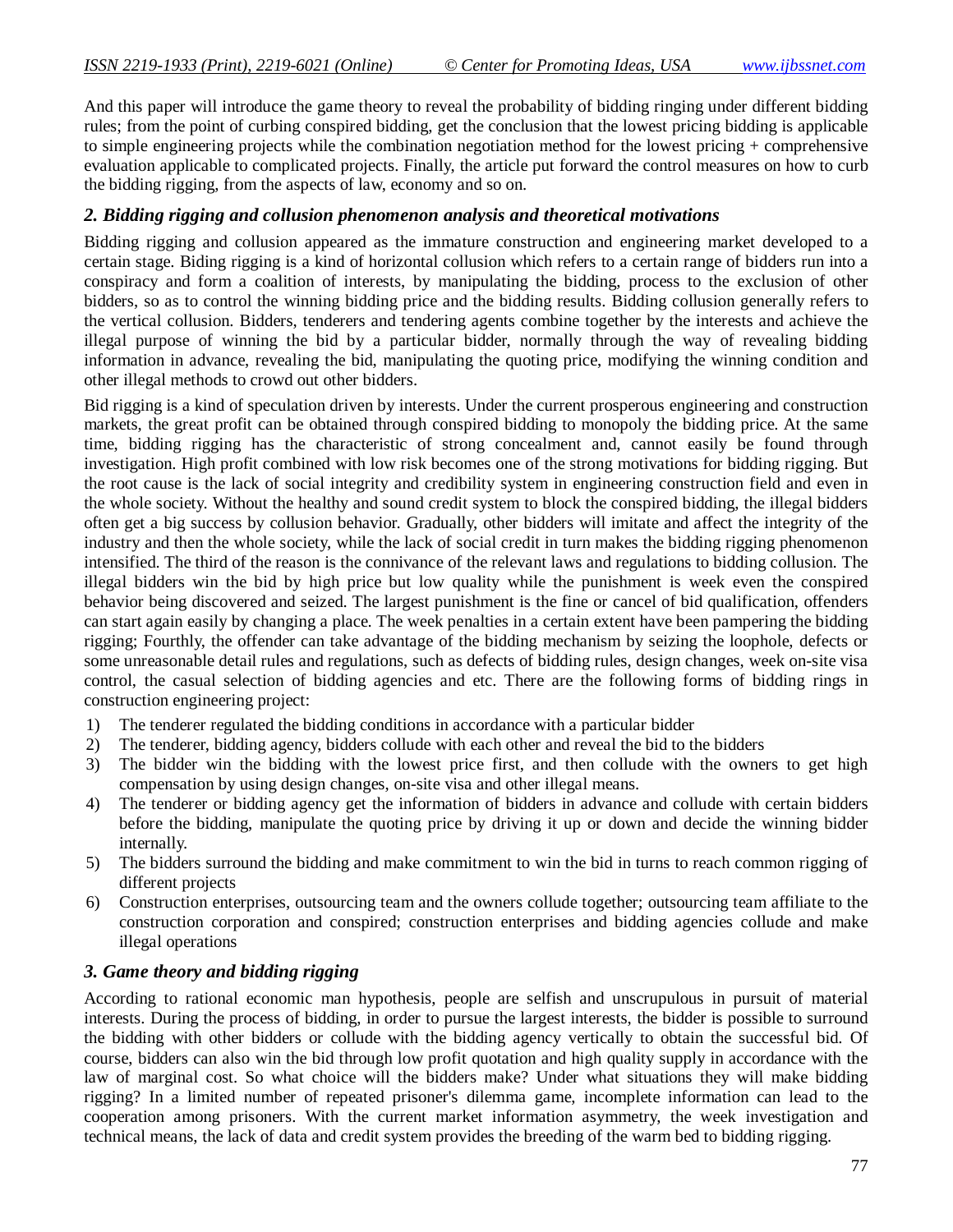On the one hand, the bidding rigging and colluding can increase sources of information and drive up prices. On the other hand, it also can create false information and cause the deterrent to other bidders so as to make the bidder to achieve the maximization of their own interests. In this case, as long as the cost paid by the bidder by collusion is lower than its earnings, as a rational economic person, the bidders will choose bidding rigging. This paper introduced reporting and supervision mechanism in the evaluation process. In this process the accompanying party has two choices: the first is that he participate in bidding rigging and get the accompanying pay but has large possibility to be discovered and get a big fine; the second choice is to report colluding initiator to obtain the incentive bonus and possibly get the bid as a normal bidder. For the bidding rigging process, the bidding initiator launches a signal for the intentions of conspiracy activities, other bidders or tenderer (tendering agency is also regarded as the representative of tenderers) receive the signal and choose whether to respond the bidding rigging or report the initiator, while bid evaluation system decide the bid according to the bidding rules which determines the success or not of the bidding rigging activities. The whole process is regarded as an incomplete information dynamic game process. In this process, the accompany parties are pulled into the game board. In the game, players have a sequence of choices, and the actors behind can learn the choice of ahead, while the accompanying parties know the choice of the initiators and evaluation system (including supervision mechanism) can also know the tenderer's choice (price and quality). In this case of dynamic game, rigging initiator and participating parties are similarly put into the prisoner's dilemma. And game theory under the dynamic environment is added time dimension and the information asymmetry, which study when the action subject take measures, how it affect the other players and the countermeasures taken by other players and the equilibrium problems.

## *4. Game theory model of bidding rigging*

For the real bidding activities, generally there are two kind of bidding rigging behaviors: (1) horizontal collusion among the bidders; (2) vertical collusion among the tenderee and bidder or bidding agency. Following we analyze these two bidding rigging behaviors under different bidding rules. First of all we assume the tenderer, bidders are rational economic people who pursue their own interest maximization and will accept bidding rigging if situation allows

If the number of bidders is n the cost is c, the normal price is b, if choosing bid rigging the offer is b', the horizontal accompanying relative fee is b" and the vertical collusion fee is b "', the extra income is e for bidding rigging. Normal bid acceptance probability is P, while the probability is P1 for surround-bidding and P2 for vertical bidding collusion, the probability of being investigated is p' and the fine is f. If being reported successfully by conspirators, the fine is f' and the reporting probability is p'' and the fine of f' to the prosecutor. All bidders, tenderer and accompanying bidders are neutral people and choose the prior probability of bid rigging was 0.5

1) For the normal offer, the expected return of the bidder i

$$
E(ui) = (bi - ci) \times P \tag{1}
$$

2) If bidder i choose to surround the bid and the total surround-bidding numbers is m,

$$
E'(ui) = (b'i - ci) \times P1 - b''i - f \times p' - f' \times p''
$$
 (2)

3) The expected return of accompanying bidder k if he agrees to accompany the bidding

$$
E'(uk) = \frac{b''}{m} \times P1
$$
 (3)

4) The expected return of accompanying bidder k if he report i and provide normal offers

$$
E\overline{(uk)} = (bk - ck) \times P + f'' \times p''
$$
 (4)

5) The expected return of the bidder i if he choose vertical bidding collusion

$$
E''(ui) = (bi - ci) \times P2 - b'''i + ei - f \times p' - f' \times p''
$$
 (5)

6) The expected return of the tendering agency / tenderers if all bidders offer normally

$$
E(uz) = 0 \tag{6}
$$

7) The expected return of the tendering agency / tenderer if bidder i choose vertical bidding collusion  $E'(uz) = b''' - f \times p' - f' \times p'$  (7)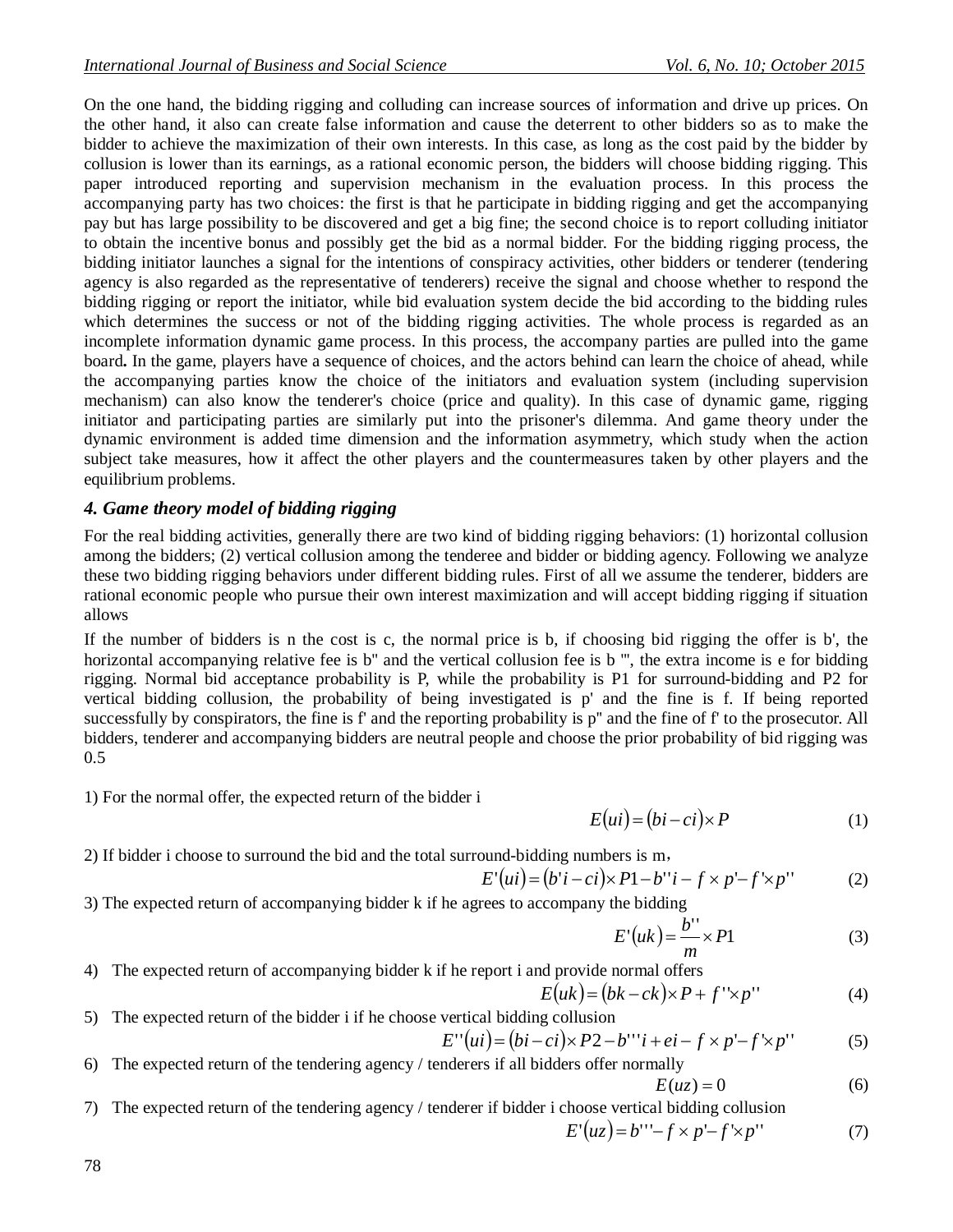8) Surrond-bidding model: if participate is P, not participate is NP



9) Bidders decides to initiate surround-biding based on the expected income of the rigging has to be greater than or equal to the expected income of not-rigging and investigation / being reported probability is low, that is,  $E'(ui) \geq E(ui)$ , so the formular is

$$
(b'i-ci) \times P1-b'i-f \times p'-f' \times p'' \ge (bi-ci) \times P
$$
 (8)

10) Accompany bidder decides to participate in surround-bidding based on the expected income of the rigging has to be greater than or equal to the expected income of not-rigging and investigation / being reported probability is low, that is,  $E'(uk) \ge E(uk)$ , so the formular is

$$
\frac{b''}{m} \times P1 \ge (bk - ck) \times P + f' \times p'' \tag{9}
$$

11) Bidders decides to collude based on the expected income of the rigging has to be greater than or equal to the expected income of not-rigging and investigation / being reported probability is low, that is,  $E''(ui) \ge E(ui)$ ,so the formular is

$$
(b''i - ci) \times P2 + ei - b'''i - f \times p' - f' \times p'' \ge (bi - ci) \times P \tag{10}
$$

12) The bidding agency decides to collude based on low probability of being investigated and getting string income

$$
b^{\prime\prime} - f \times p - f' \times p^{\prime\prime} \ge 0 \tag{11}
$$

#### *5. Game theory analysis of bidding rigging under different bidding rules*

Due to space limitations, these articles just discuss several representative bidding rules.

#### **5.1 Lowest price sealed bid**

Bidding rules: The lowest prices win the bid

$$
P1 = \frac{1}{\cdots}
$$

1) For surround-bidding, 1  $n-m+1$ , the number of m is bigger, the probability of being investigated is bigger. When increasing the number of n, the probability of winning bid is lower. All in all, if n is large enough; the collusion probability is very small. For the accompanying parties, if the accompanying income with low probability of winning bid is less than the prosecuting income, they will not choose to participate in the biding rigging as a rational economic man.

2) With rules of lowest price sealed bidding,  $P2 = P$ , and the winning price should be lower enough, that is  $b''$ *i* = *bi* , so the equation is:

$$
ei - b'''i - f \times p' - f' \times p'' \ge 0 \tag{12}
$$

If bidder collude with the tenderer to win the bid with lowest price and claim high compensation later, the amount of should be large enough, otherwise bidders take abnormally low bid is not worth.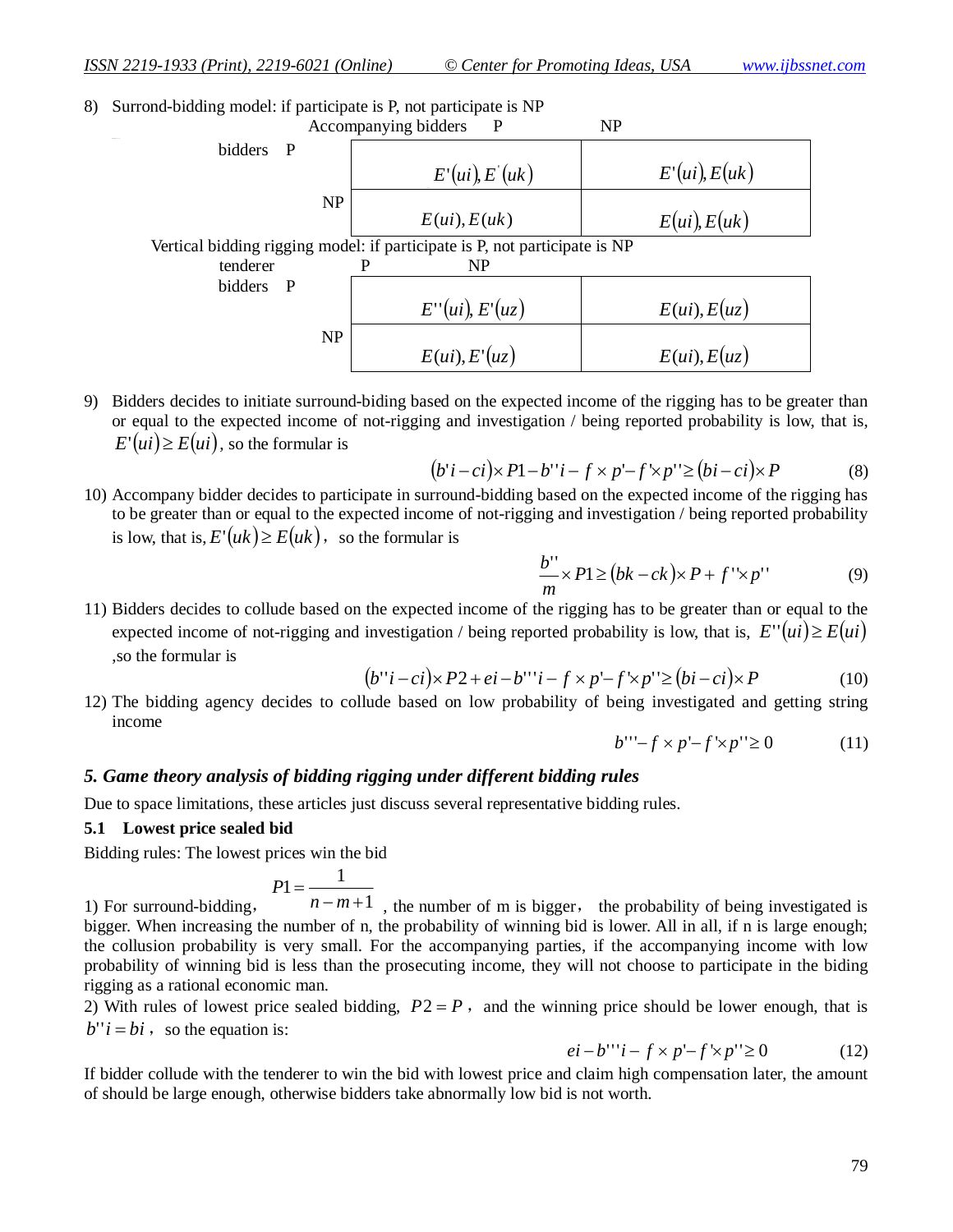Thus it can be observed in lowest price sealed bid that when the number of bidders is large enough (or unable to confirm the number of bidders on online bidding) or some people do not agree with rigging, the probability of winning bid by bidding rigging is low. For vertical collusion, ei amount has to be large enough. When getting bid with normal price and then colluding with the tenderee to obtained additional ei, it depends on the control of ei amount and the investigation degree.

# **5.2 Close to the base price bidding**

Bidding rules: the price the most close to the set price D winning the bid

Under such situations, the bidders only know the set price D, that is, only if b''=D, then  $P2 = 100\%$ , as shown in formular (13).

$$
(b''i - ci) + ei - b'''i - f \times p' - f' \times p'' \ge (bi - ci) \times P \tag{13}
$$

Thus it can be observed that collusion is easily happened under this bidding rule. The bidder can winning bid if they know the "D" which is set by the tenderer. Only if strengthening investigation degree and increasing the prosecution and incentive measures, the collusion behavior can be controlled.

# **5.3 Average price bidding**

Bidding rules: Take all the average price of M, the more close to the lower of the average price of M, the more easily to win the bid

$$
M = \sum_{i=1}^{n} b_i / n, |M - bi| < |M - bj|, 1 \le i \le n, i \ne j, then P = 100\%, otherwise, P = 0 (14)
$$
 As the

winning probability depending on M, as long as  $n/2$  or more bidders form the coalition of interests, then M can be included in the quotation of these n/2 bidders, and the successful rate was 100%. Under this situation, if the punishment and investigation degree is week, the possibility of rigging was 100%.

# **5.4 Comprehensive evaluation bidding**

Bidding rules: mark m respectively to pi (price bid) and qi (quality bid, including performance, delivery, comprehensive strength, etc.) and determine the final scores according to a certain percentage. The highest score wins the bid.

$$
m(pi) \times x + m(qi) \times (1-x) > m(pj) \times x + m(qj) \times (1-x), 1 \le i \le n, i \ne j, P = 100\% \quad (15)
$$

As there are many subjective factors in mr(qi), if corrective mechanism is not perfect and the supervision mechanism is week, collusion easily happens.

# **5.5 Composite bidding**

Bidding rules: The first round adopts sealed bidding and chooses a few lowest prices. The second round use the comprehensive evaluation method and the one with highest scores win the bid.

Game theory Analysis: theoretically, this composite bidding method can choose the good bidders. But it still inevitably avoids bidding rigging phenomenon. If bidder i has the intention to collude, in the first round he surround the bidding to enter the second round, while in the second round exists some soft targets, there are also the probabilities to make collusion.

# *6. Some conclusions and suggestions on bidding and tendering*

In summary, all bidding rules cannot completely eliminate bidding rigging behaviors, especially colluding to claim high compensation is unavoided when the investigation is weak. Relatively speaking, the lowest price sealed bidding method can effectively cut down the price and minimize bid rigging. The composite bidding, lowest price sealed bidding+ comprehensive evaluation method, can choose a relatively excellent bidder. These two bidding methods are respectively suitable for the bidding with low technical requirements and high technical requirements. In view of the above points, the proposal for the bid is as follows

1) The loss of social credit and weak external supervision and punishment is the fundamental reason of frequent bidding rigging behaviors. This article suggests reducing the probabilities of bidding rigging through the establishment of project credit evaluation mechanism, introducing national bidding supervision institutions in the evaluation process, increase of rigging reporting & incentive system, strengthening the information disclosure and adding rigging expenses.